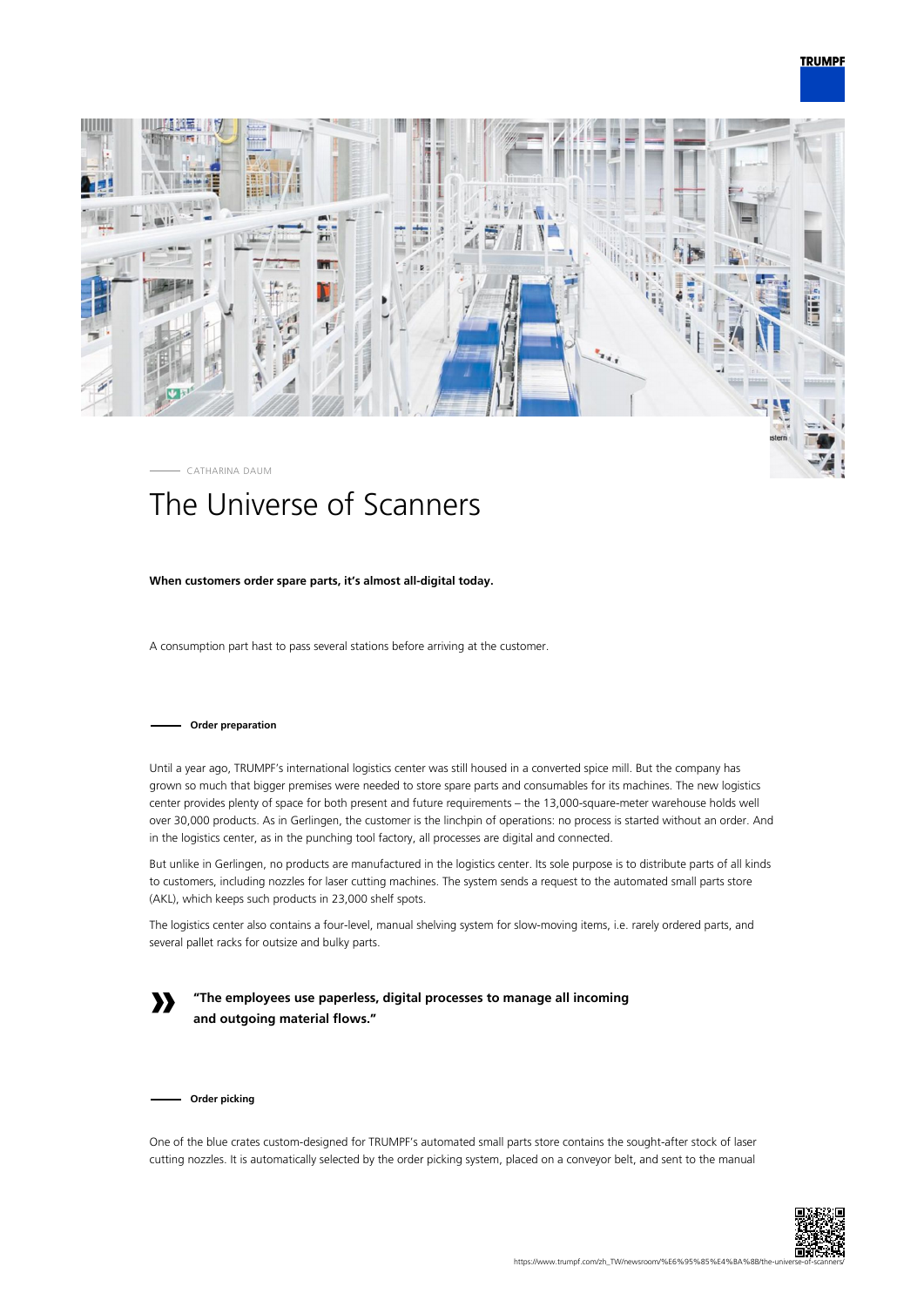

order picking station. With the support of a luminous display and a picture of the ordered product on his monitor, an employee takes out the required number of nozzles, clicks on a button to confirm this action, and the crate is sent back to its storage location.

#### **Packing**

The blue crate containing the ordered laser nozzles has arrived at the packaging station, after traversing the building on a conveyor belt. The distance traveled depends on the number of other orders being processed at the same time, and which ones have priority. The logistics center is very flexible in this respect: an ingenious combination of automated and manual warehouse management processes makes it possible to respond rapidly to changes such as fluctuating order volumes and still deliver the merchandise as quickly as possible.



The new TRUMPF logistics center has a surface area of 13,000 square meters, a ceiling height of 18 meters, and delivers more than 60,000 stock items per month.



Order Preparation. Picture: Claus Morgenstern Order Picking. Picture: Claus Morgenstern



The automated small parts store (AKL) keeps products in 23,000 shelf spots. Picture: Claus Morgenstern





Packing. Picture: Claus Morgenstern

### **Checkout**

Once the goods have been neatly packed and labeled, the scanner is used one last time to check out the package. This is the key feature of the new processes: every time a product is moved from place to place, every time it is handled in the warehouse, the action is recorded using the scanner. This makes everything transparent, and above all absolutely reliable. To expedite the packages without delay, the number of goods receiving and dispatch gates has been increased to fourteen in the new warehouse, as opposed to three in the old one. And this is where the laser cutting nozzles embark on the last leg of their journey.